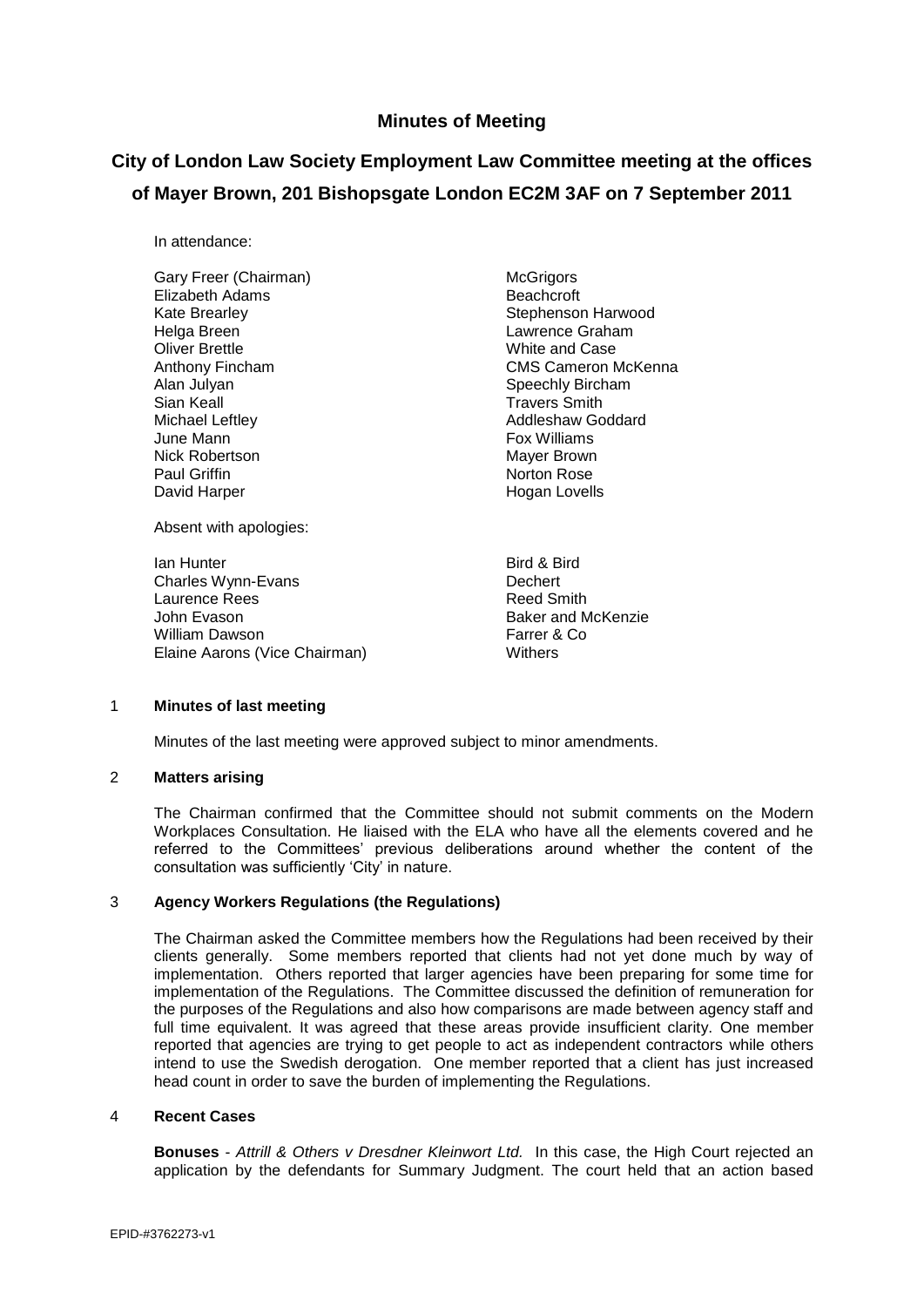solely on an announcement of a guaranteed bonus pool was insufficiently clear to be enforceable. The Committee noted that it would be interesting to see what comes of this particular area, but the actual case is a Summary Judgment hearing and therefore of limited value.

**Supreme Court on the without prejudice rule** - *Ocean Bulk Shipping & Trading SA v TMT Asia Limited*. The facts of the case were summarised to the Committee. Evidence of facts communicated in the course of without prejudice negotiations and which are part of the factual matrix or surrounding circumstances are in principle admissible on the true construction of a settlement agreement which resulted from those negotiations. This acknowledged the existence of a new "interpretation exception" to the without prejudice rule.

The Committee noted that it remained to be seen how material the recognition of the interpretation exception will be in practice. It might be that parties are more cautious about what they say in without prejudice negotiations as a result of this. However it was noted that it is only evidence of facts raised during settlement negotiations that can be relied on to help explain what the contract was intended to mean when a dispute arises as to its interpretation and therefore the issue may only arise occasionally. It was also observed that clearly concentrating on getting the settlement agreed in clear terms would avoid the exception being invoked in any event.

#### **Disciplinary proceedings** - *RV Governors of X School*

Here a teaching assistant was held to be entitled to legal representation in disciplinary proceedings relating to sexual misconduct for the following reasons:

A degree of nexus existed between the disciplinary proceedings decision and the procedure to bar someone from the profession.

- A disciplinary hearing, as in this case, could irretrievably prejudice the procedure leading to a bar against working in the sector.
- The unrelated hearing in relation to a possible bar would not be heard orally with the ability to cross examine.

There was some discussion amongst Committee members about whether a similar situation might arise in the financial services sector dealing with, for example, market abuse allegations. It was noted that the FSA do not have open hearings in all cases and whether an employee would be entitled to legal representation in the workplace may depend on the severity of the potential outcome.

**Termination of employment** - *M - Choice UK Limited and Alders.* Here, the employee was summarily dismissed during their notice period depriving him of the opportunity to claim unfair dismissal. It is a reasonably well established principle (confirmed here) that the effective date of termination is the actual date of dismissal. The claim of unfair dismissal did not crystallise at the time the claim was made. It was noted that if the reason for the summary dismissal is that the employee asserted a statutory right not to be unfairly dismissed then they may get in under the fence.

**Protective Award** - *Phillips v Xtera*. In this case, there were a number of candidates for elected representatives. It was held that where the number of candidates is equal to the number of representative positions, it was not necessary to hold an election. The Committee noted that this may be helpful to small employers, although it will be important to allow members to object during the process.

*Independent Insurance Co Ltd v Aspinall*. This case clarified the position where no employee representatives are elected in a collective consultation situation and one employee brings a claim relating to alleged unfairness. The court confirmed that an award in these circumstances would only be made in respect of that employee and not all employees in the particular group. The Committee welcomed the clarification.